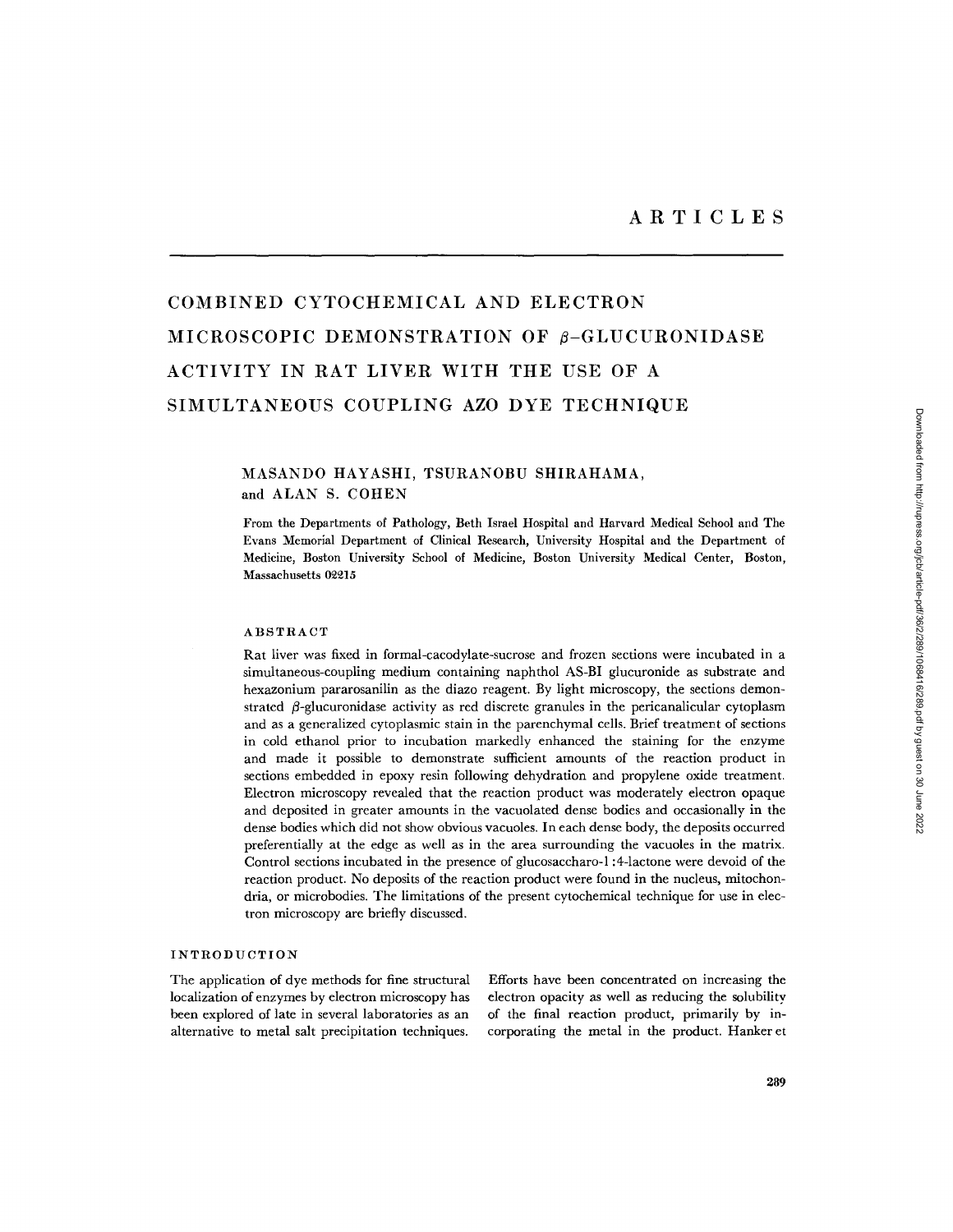al. (7) introduced certain sulfur-containing dyes which are able to react with osmium tetroxide to form an electron-opaque osmium black pigment, and they applied the principle to several cytochemical methods. Tice and Barrnett (17) developed the technique of using metal-chelated diazophthalocyanins as capture reagents for the demonstration of acid phosphatase activity. Holt and Hicks (11) utilized another principle based on the formation of an insoluble osmium-containing complex by certain azoindoxyls for the demonstration of esterase activity. On the other hand, several nonmetal-containing dyes have been found to possess sufficient electron opacity. Barrnett (2) tested a number of complex dye intermediates as diazonium salts in an effort to demonstrate alkaline phosphatase activity. Davis, Lehrer, and Ornstein (4, 12) demonstrated esterase activity with an unchelated azo dye formed in a medium containing  $\alpha$ -naphthyl acetate as substrate and hexazonium pararosanilin as the coupler.

We have been trying to demonstrate  $\beta$ -glucuronidase activity by electron microscopy with a simultaneous-coupling azo dye technique employing naphthol AS-BI glucuronide as the substrate and hexazonium pararosanilin as the diazo reagent (8). The present report concerns (a) the effect of treatment of sections in cold ethanol, prior to incubation for the enzyme activity, in accelerating the staining reaction, *(b)* our preliminary observation of the enzyme localization in liver cells, and *(c)* evaluation of the present staining technique for use in electron microscopy.

## MATERIALS AND METHODS

Adult male Sprague-Dawley rats were used. Small blocks  $(3 \times 3 \times 3 \text{ mm})$  of the liver tissues were fixed for 20 hr at  $4^{\circ}$ C in a methanol-free formaldehyde fixative (16) containing  $4\%$  formaldehyde, 7.5% sucrose, and 0.1 M cacodylate buffer pH 7.4. After fixation, the tissues were washed with three changes of 0.1 M cacodylate buffer pH 7.4 containing *7.5%* sucrose for 2 hr at  $4^{\circ}$ C. Frozen sections were cut at 8 and at 40  $\mu$  on a Leitz freezing microtome and kept in cold 7.5% sucrose. Sections were treated in 70, 100, 70% ethanols each for 1 min at  $-15^{\circ}$ C and rinsed in two changes of cold  $7.5\%$  sucrose.

B-Glucuronidase activity was demonstrated with a simultaneous-coupling azo dye technique as described previously (8). In short, the sections were incubated in a medium containing 0.25 mm naphthol AS-BI  $\beta$ -glucuronide,<sup>1</sup> 0.1 M acetate buffer, with or without  $7.5\%$  sucrose, and 1.8 mm hexazonium pararosanilin at pH 5.2 for 20 min at 37°C in water. Following incubation,  $8-\mu$  sections were rinsed in water, mounted on slides, and examined under a light microscope. The  $40-\mu$  sections were rinsed in three changes of 7.5% sucrose and fixed in  $1\%$  osmium tetroxide buffered at pH 7.2 for 1 hr (14). They were washed, dehydrated through graded alcohols, treated with propylene oxide (10 min in absolute ethanolpropylene oxide mixture 1:1, two changes of propylene oxide each for 10-15 min, and 2 hr to overnight in propylene oxide-epoxy resin mixture 1:1), and embedded in Epon (13). After polymerization at 45°C, thick sections of each specimens of  $1-2$   $\mu$  were studied under a light microscope, and desired areas were trimmed for electron microscopic observation. Thin sections were then cut with a glass knife and

I Available from Sigma Chemical Co., St. Louis, Mo

FIGURES 1-3 are light micrographs of sections of rat liver stained for  $\beta$ -glueuronidase activity in a simultaneous-coupling azo dye medium  $(8)$  for  $20$  min at  $37^{\circ}$ C after formalcacodylate-sucrose fixation.

FIGURE 1 An 8-µ frozen section incubated for  $\beta$ -glucuronidase activity following treatment in ethanol for 3 min at  $-15^{\circ}$ C (see text). The reaction product is noted as a number of discrete granules in the pericanalicular cytoplasm as well as a faint generalized cytoplasmic stain in the parenchymal cells. Also noted are stained granules in the Kupffer cells. (Usually the staining is more intense in ethanol-treated sections than in untreated sections.)  $\times$  1,200.

FIGURE 2 A 2- $\mu$  section cut from an Epon-embedded 40- $\mu$  section which had been treated in cold ethanol and then stained for  $\beta$ -glucuronidase activity. The pericanalicular localization of stain is preserved following the embedding procedures.  $\times$  1,200.

FIGURE 3 A  $2-\mu$  section cut from an Epon-embedded  $40-\mu$  section which had been stained for  $\beta$ -glucuronidase activity without pretreatment in ethanol. No appreciable stain is visible.  $\times$  1,200.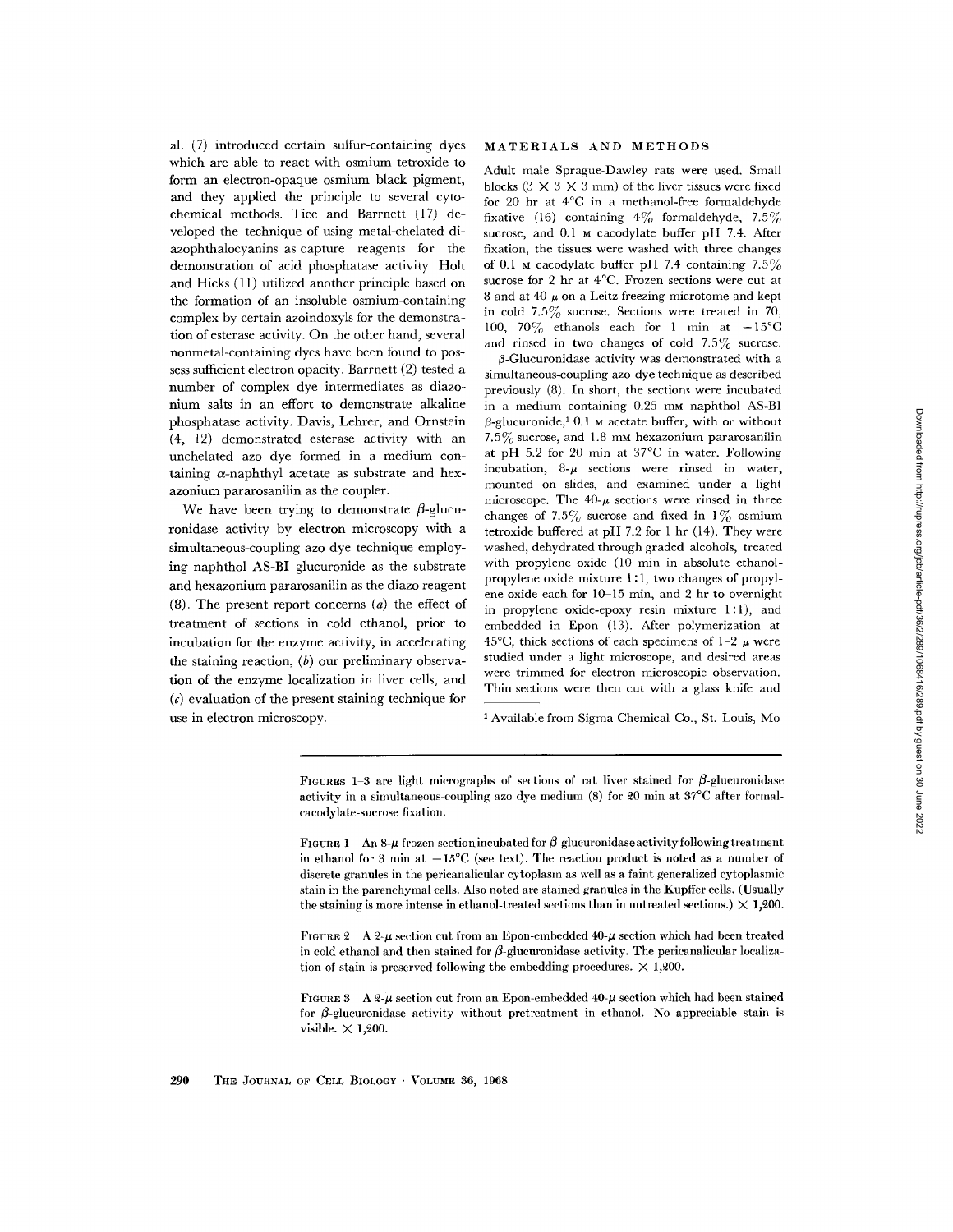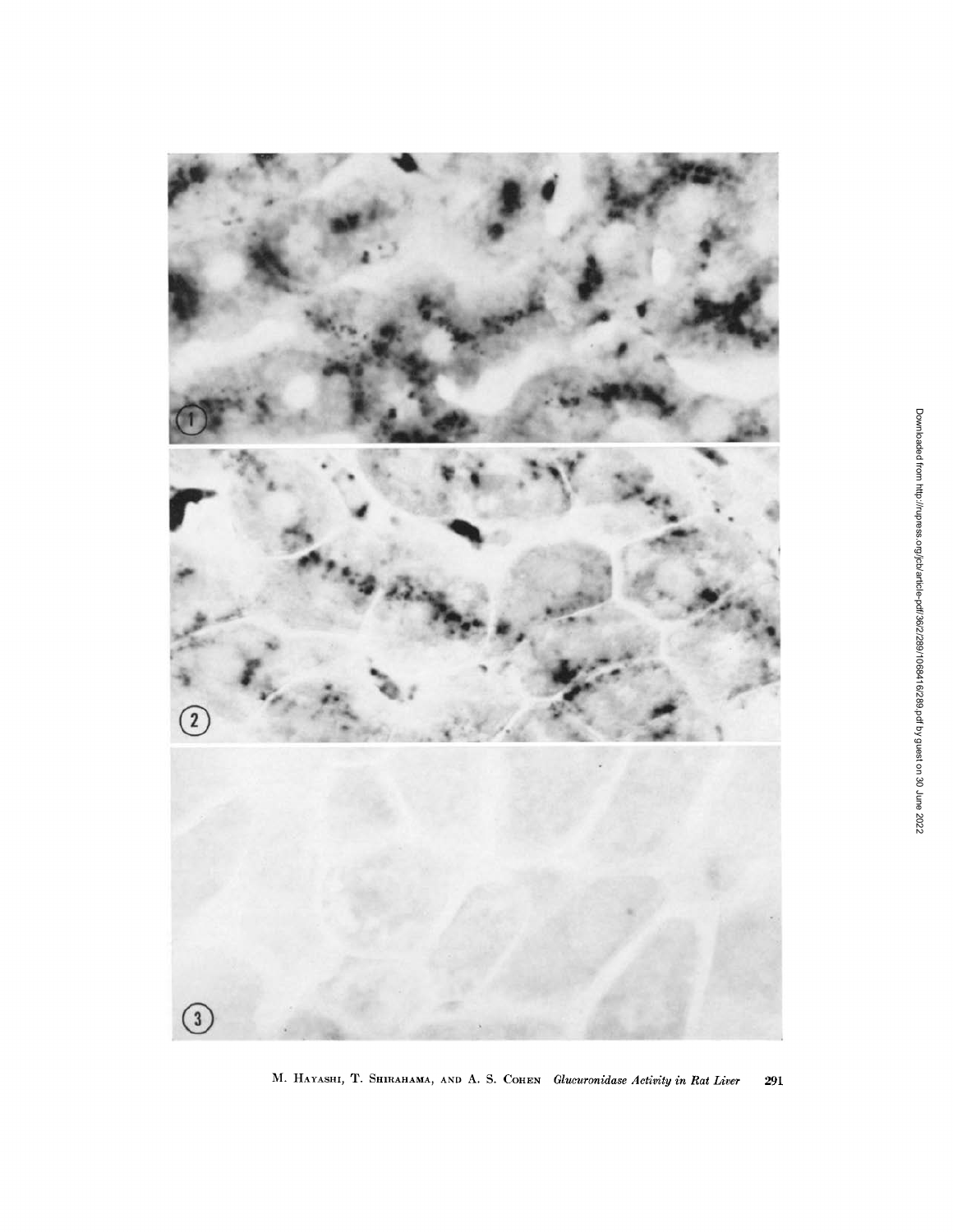mounted on copper grids without coating. No lead or uranium staining was done on any of the specimens. Grids were examined with a Siemens Elmiskop 1 electron microscope and photographed at magnifications of 4,000-20,000.

CONTROLS: Various controls included incubation *(1)* in the presence of a specific inhibitor, 0.25 mM of glucosaccharo-l :4-lactone; *(2)* in the absence of substrate; (3) in buffer alone, following ethanol pretreatment; and (4) in the full staining medium without pretreatment in ethanol. Unstained control tissues were fixed in the same formaldehyde fixative and then postfixed in osmium tetroxide. In addition, some blocks were fixed directly in osmium tetroxide for comparison.

## RESULTS

#### *Preliminary Studies Related to the Method*

The staining reaction for  $\beta$ -glucuronidase was carried out at variable pH values ranging from 4.5-5.5 and during variable periods of incubation from 20-60 min at  $37^{\circ}$ C with the use of the present simultaneous-coupling technique. Rat liver tissues appeared to show the best localization of the reaction product with respect to the intensity and discreteness following 20-min incubation at pH 5.2 (8, 9).

It was noted that the staining reaction was markedly accelerated and that the localization of the reaction product appeared to be more discrete in sections treated for a few minutes with cold ethanol prior to incubation than in sections not treated in ethanol. The temperature rather than period of treatment seemed to have a more critical effect on the enzyme activity. Treatment of sections in ethanol at room temperature  $(25^{\circ}C)$  for 3 min markedly reduced the enzyme activity. However, when the temperature of ethanol was maintained at around  $-15^{\circ}$ C, marked enhancement in staining occurred following treatment for as long as 60 min. With ethanol pretreatment, an intense reaction was obtained following relatively short incubation such as 20 min at 37°C. Although prolonged incubation increased the staining in sections without ethanol treatment, it tended to cause apparent diffusion of the reaction product. Sections embedded in epoxy resin following staining for the enzyme, and dehydration demonstrated a sufficient amount of the reaction product when they had been treated in ethanol prior to incubation, but demonstrated faint or no staining without ethanol treatment.

In frozen sections stained for the enzyme for 20 min at pH 5.2, the solubility of the reaction product was tested in reagents used in preparing tissues for electron microscopy. Intensity and discreteness of the staining in sections as well as extraction of the dye in the reagents were examined. The dye was almost insoluble in ethanol, slightly soluble in propylene oxide in the first immersion, but much less soluble in the second immersion, and sparingly soluble in epoxy resin. However, embedding of stained sections in epoxy resin without propylene oxide treatment did not appreciably prevent the loss of dye in final sections. The reason may be that more dye was ex tracted from such sections by epoxy resin than from those sections previously treated in propylene oxide.

FIGunEs 4-9 are electron micrographs of rat liver parenchyinal cells from tissue fixed in formal-cacodylate-sucrose.

FIGURE 4 Unstained control. A portion of the liver cell which includes several dense bodies *(db)* as well as mitochondria *(m)*, microbody *(mb)*, and endoplasmic reticulum *(er)*. Portions of two bile canaliculi *(bc)* are shown.  $\times$  30,000.

FIGURE  $5$  A control for stained preparations which has been incubated in the staining medium for  $\beta$ -glucuronidase activity in the presence of 0.25 mm glucosaccharo-1:4-lactone. Features like those in unstained control sections are noted, except that most of the endogenous dense material in the dense bodies *(db)* is lost during the preparation. Dense bodies contain feritin-like materials in the matrix, but include no appreciable reaction product.  $\times$  30,000.

FIGUrE 6 Preparation incubated in the full staining medium without pretreatment in ethanol. No reaction product is visible in the dense bodies  $(db) \times 30,000$ .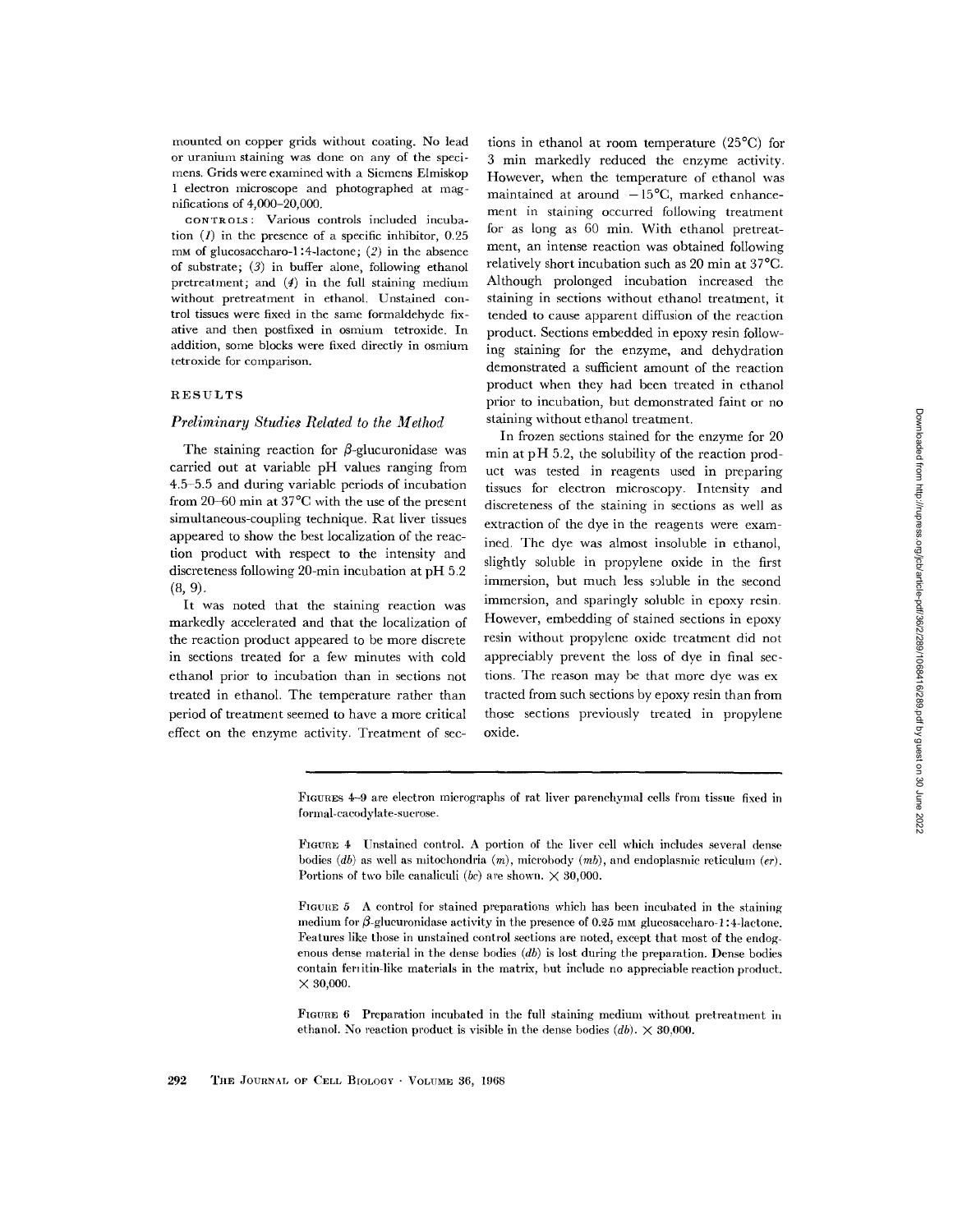

M. HAYASHI, T. SHIRAHAMA, AND A. S. COHEN *Glucuronidase Activity in Rat Liver* 293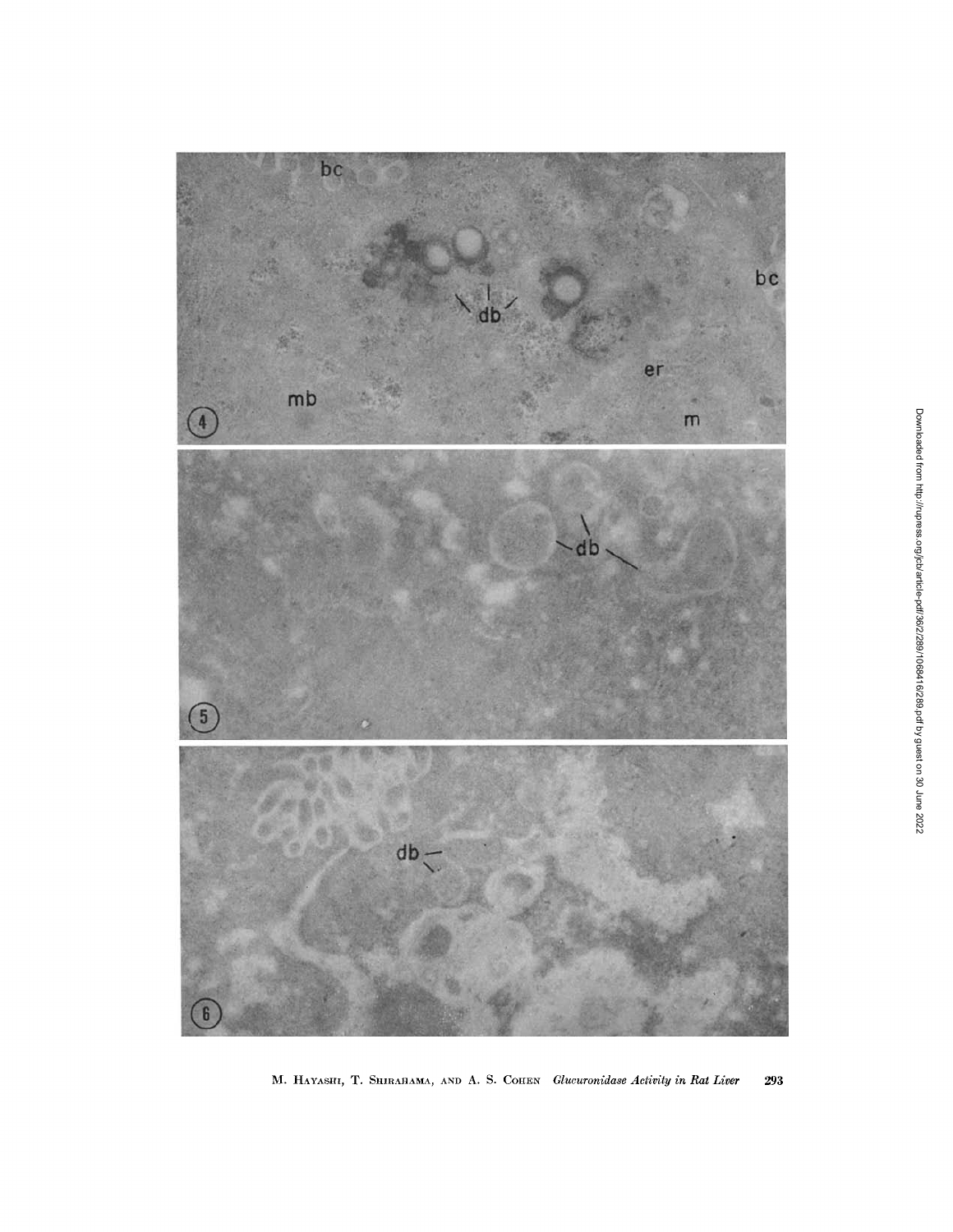# *Light Microscopic Localization of /3-Glucuronidase Activity in Rat Liver*

Frozen sections cut at  $8 \mu$  from rat liver fixed in formal-cacodylate-sucrose and incubated in the present simultaneous-coupling medium for  $\beta$ -glucuronidase activity have demonstrated the final reaction product as a number of red discrete granules in the pericanalicular cytoplasm of the parenchymal cells under the light microscope (Fig. 1). The stained granules were greater in number in the parenchymal cells of the periportal zone than in those of the central area, where a generalized cytoplasmic staining was obvious. In the Kuffper cells, granules of varying sizes were noted; some were larger than those found in the parenchymal cells. Usually, the staining was more intense in ethanol-treated sections than in untreated sections. No staining was noted in control sections incubated either in the presence of glucosaccharo-l :4 lactone or in the absence of substrate.

The same enzyme localization was noted in Epon sections cut at 1-2  $\mu$  from 40- $\mu$  sections embedded in the resin following incubation for  $\beta$ -glucuronidase activity. The azo dye was localized in discrete granules of the parenchymal cells in sections which had been treated in cold ethanol prior to incubation (Fig. 2). Sections not treated with ethanol showed faint or no staining following the process of Epon embedding (Fig. 3).

## *Electron Microscopy*

MORPHOLOGY OF UNSTAINED CONTROL LIVER (FIG. 4): Most of the structures normally seen in rat liver parenchymal cells in osmium tetroxide-fixed material (3) were well preserved in tissues fixed in formal-cacodylate-sucrose followed by postfixation in osmium tetroxide, except that in the formaldehyde-fixed tissues the membrane structures were less obvious. In the cytoplasm close to the bile canaliculi, several dense bodies were noted, some of which contained dense materials in both matrix and vacuoles. In the matrix, ferritin-like particles were noted. In contrast to the moderately dense limiting membranes of the mitochondria and microbodies, the limiting membranes of the dense bodies were usually not obvious in either unstained or stained preparations. Instead, the dense bodies were surrounded by a clear, narrow area, probably at or in the neighborhood of the membrane structures.

CONTROLS FOR STAINED PREPARATIONS:

Sections incubated in the staining medium for  $\beta$ -glucuronidase activity in the presence of 0.25 mm glucosaccharo  $1:4$  lactone (Fig. 5), in the absence of substrate, or in buffer alone showed features comparable to those of unstained control liver sections, except that most of the endogenous dense materials in the dense bodies was lost during the preparation. Similarly, preparations incubated in the full staining medium without treatment in ethanol prior to incubation (Fig. 6) demonstrated features almost identical to those obtained in the above control specimens, and no appreciable opaque deposits were noted in the dense bodies.

LOCALIZATION OF  $\beta$ -GLUCURONIDASE ACTIVITY BY ELECTRON MICROSCOPY (FIGS. 7-9): Sections stained for  $\beta$ -glucuronidase activity in the present staining medium following ethanol pretreatment showed the reaction product as amorphous deposits of moderate electron opacity in the dense bodies in the pericanalicular cytoplasm of the parenchymal liver cells. The reaction product was noted in variable amounts and was present in greater amounts in the vacuolated dense bodies. Occasionally, the dense bodies which did not show obvious vacuoles also contained the reaction product. In each dense body, the reaction product was localized preferentially at the edge as well as in the area close to vacuoles in the matrix. The nucleus, mitochondria, and microbodies were usually free of the reaction product.

## **DISCUSSION**

It has generally been stated that in order for an enzyme histochemical staining method to be applicable to electron microscopy, the method should provide critically precise localization of the reaction product. The final product must be electron opaque and insoluble in the reagents used in the preparation of tissues for electron microscopy (1). In practice, therefore, each specific application of staining methods requires individual consideration.

The present study has shown that a brief treatment of sections in cold ethanol prior to incubation markedly enhanced the staining for  $\beta$ -glucuronidase activity and made it possible to demonstrate the reaction product by electron microscopy. The enhanced staining in ethanol-treated sections may be due to the fact that ethanol removed lipid, at least partially, from cellular membranes and that penetration of the ingredients of incubation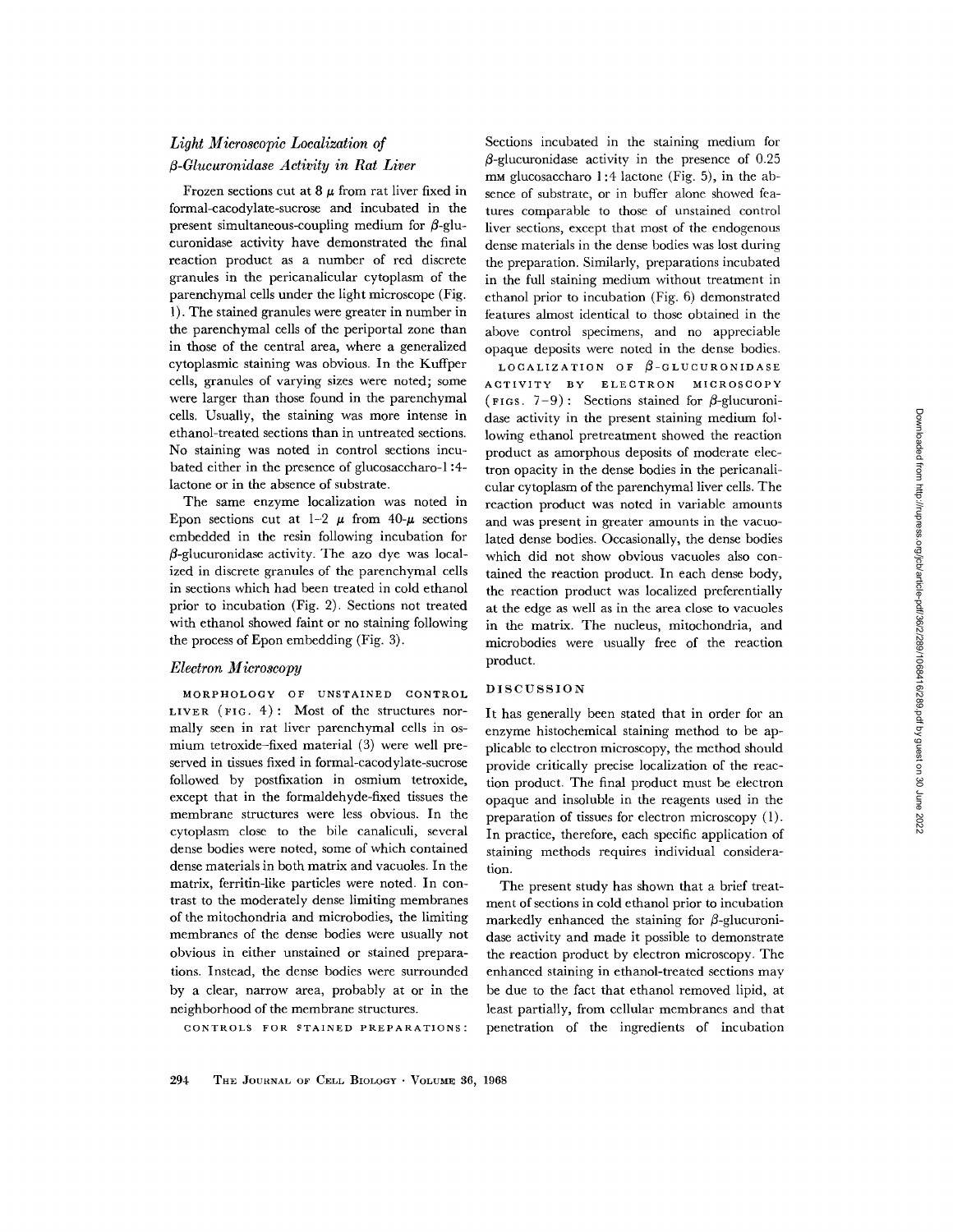

FIGURES 7–9 refer to preparations stained for  $\beta$ -glucuronidase activity following treatment in cold ethanol Moderately opaque reaction product (p) is noted in variable amounts in the dense bodies *(db).* It is present in greater amounts in vacuolated dense bodies and occasionally in those dense bodies which do not show obvious vacuoles, but many of the latter bodies do not demonstrate reaction product. The product in the dense bodies is localized preferentially at the edge as well as in the area close to vacuoles in the matrix. Mitochondria  $(m)$  and microbodies are free of the reaction product.  $\times$  30,000.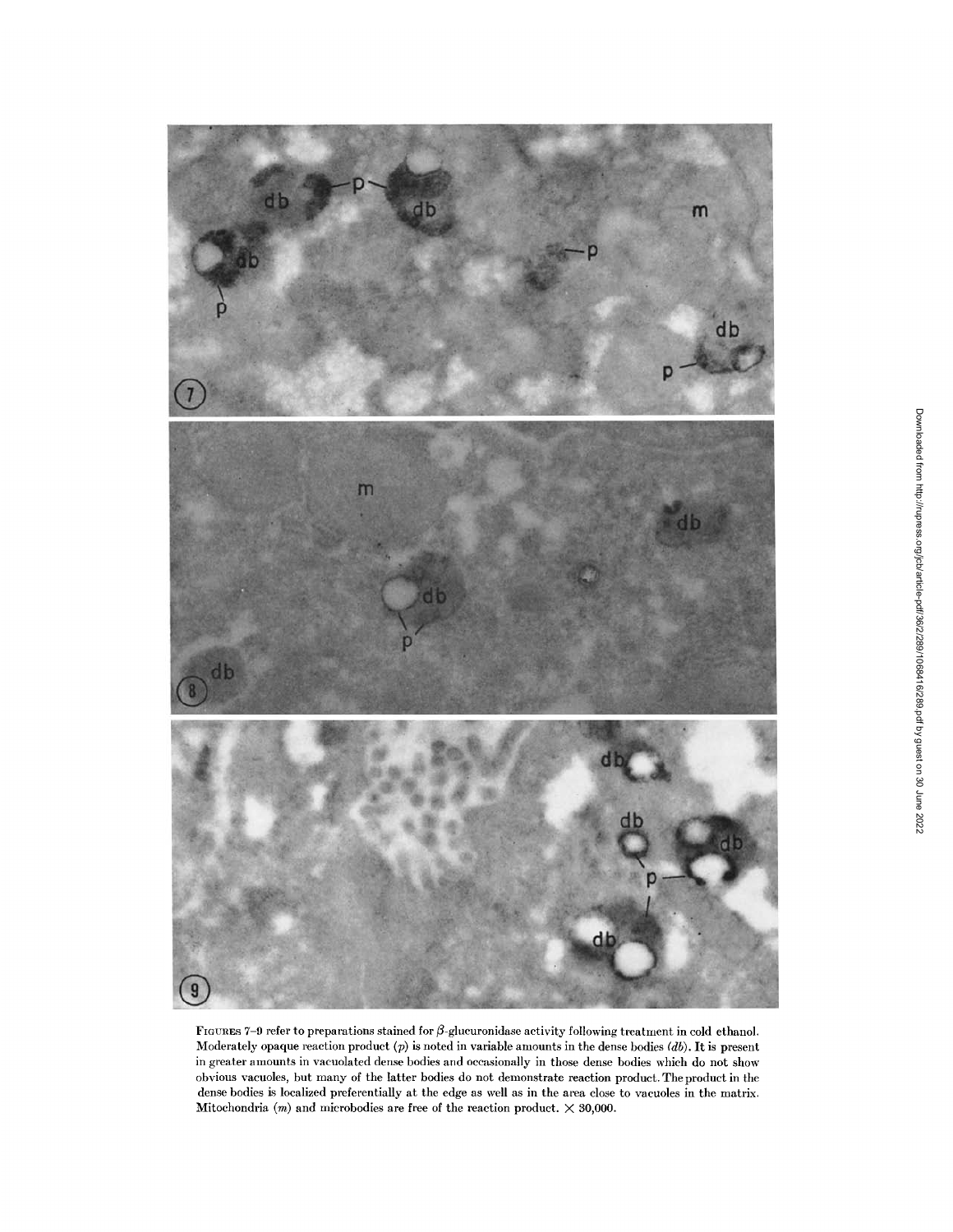medium was considerably facilitated, especially in the initial stage of reaction. Oil red 0 staining demonstrated that the ethanol treatment used in the present study, that is, 70, 100, 70 $\%$  ethanols each for 1 min at  $-15^{\circ}$ C, removed appreciable amounts of lipid from the tissue sections. With this pretreatment, the incubation period could be shortened and diffusion of the reaction product was considerably reduced. The greater amount of the reaction product in ethanol-treated sections than in untreated sections may be the major cause of positive staining in Epon sections of the former tissues. However, differences in the intensity of staining between ethanol-treated and untreated sections appeared to be greater in sections which had been postfixed in osmium tetroxide, dehydrated, and embedded in epoxy resin than in original stained sections not processed for dehydration and embedding. Although no quantitative evidence is available, it was our impression that the azo dye deposited in ethanol-treated sections contained more such dye component which is less soluble in propylene oxide and epoxy resin than did the azo dye deposited in untreated sections.

Identity of the red stain in pericanalicular granules demonstrated by light microscopy and the opaque deposits in the dense bodies demonstrated by electron microscopy may be justified not only by their identical localization in the cell in positively stained preparations, but also by the absence of electron-opaque deposits in preparations incubated in the staining medium in the presence of glucosaccharo-l :4-lactone, in the absence of substrate, and in buffer alone. Much of the endogenous opaque materials in the dense bodies normally seen in unstained (unincubated)

## REFERENCES

- 1. BARRNETT, R. J., and G. E. PALADE. 1958. Applications of histochemistry to electron microscopy. *J. Histochem. Cytochem.* 6:1.
- 2. BARRNETT, R. J. 1959. The demonstration with the electron microscope of the end-products of histochemical reactions in relation to the fine structure of cells. *Exptl. Cell Res.* 7 (Suppl.):65.
- 3. BRUNI, C., and K. R. PORTER. 1965. The fine structure of the parenchymal cell of the normal rat liver. I. General observations. *Am. J. Pathol.* 46:691.
- 4. DAVIS, B. J., and L. ORNSTEIN. 1959. High resolution enzyme localization with a new

controls appeared to be extracted during the preparation. Thus, opaque deposits noted in stained preparations are considered to be the reaction product. The product was deposited in variable amounts among the dense bodies; it was present in greater amounts in the vacuolated bodies, but was absent from some bodies. The general distribution is similar to that reported for acid phosphatase in liver cells (6, 10, 15).

According to de Duve and associates (5), the major part of rat liver  $\beta$ -glucuronidase is confined within the lysosomes, but part of the enzyme is obviously nonlysosomal and associated with microsomes. A generalized cytoplasmic staining in the parenchymal cells noted by light microscopy in  $\beta$ glucuronidase preparations appeared to indicate the presence of nonlysosomal enzyme. Present results with electron microscopy did not demonstrate convincingly the reaction product in the endoplasmic reticulum, possibly because the reaction product was not sufficiently electron opaque and because it was partially lost during the process of embedding. The present observations were limited, therefore, to the major sites of enzyme activity in the cell. The results, however, may provide useful evidence for the interpretation of the light microscopic localization of  $\beta$ -glucuronidase activity in tissues (9) as demonstrated by the present simultaneous-coupling azo dye technique.

This study was supported by grants CA-02936, AM-04599, and TI AM-5285 from the United States Public Health Service. Preliminary results were presented in abstract at the American Society for Cell Biology Annual Meeting *(J. Cell Biol.* 1965. 27:41A). *Receivedfor publication 2 March 1967, and in revisedform 28 August 1967.*

> diazo reagent, "hexazonium pararosaniline." *J. Histochem. Cytochem.* 7:297.

- 5. **DE** DUVE, C., B. C. **PRESSMAN,** R. **GIANETTO,** R. **WATTIAUX,** and F. APPELMANS. 1955. Tissue fractionation studies. VI. Intracellular distribution patterns of enzymes in the rat liver tissue. *Biochem. J.* 60:604.
- 6. ESSNER, E., and A. B. NOVIKOFF. 1961. Localization of acid phosphatase activity in hepatic lysosomes by means of electron microscopy. *J. Biophys. Biochem. Cytol.* 9:773.
- 7. HANKER, J. S., A. R. **SEAMAN,** L. P. WEISS, H. UENO, R. A. BERGMAN, and A. M. **SELIGMAN.**